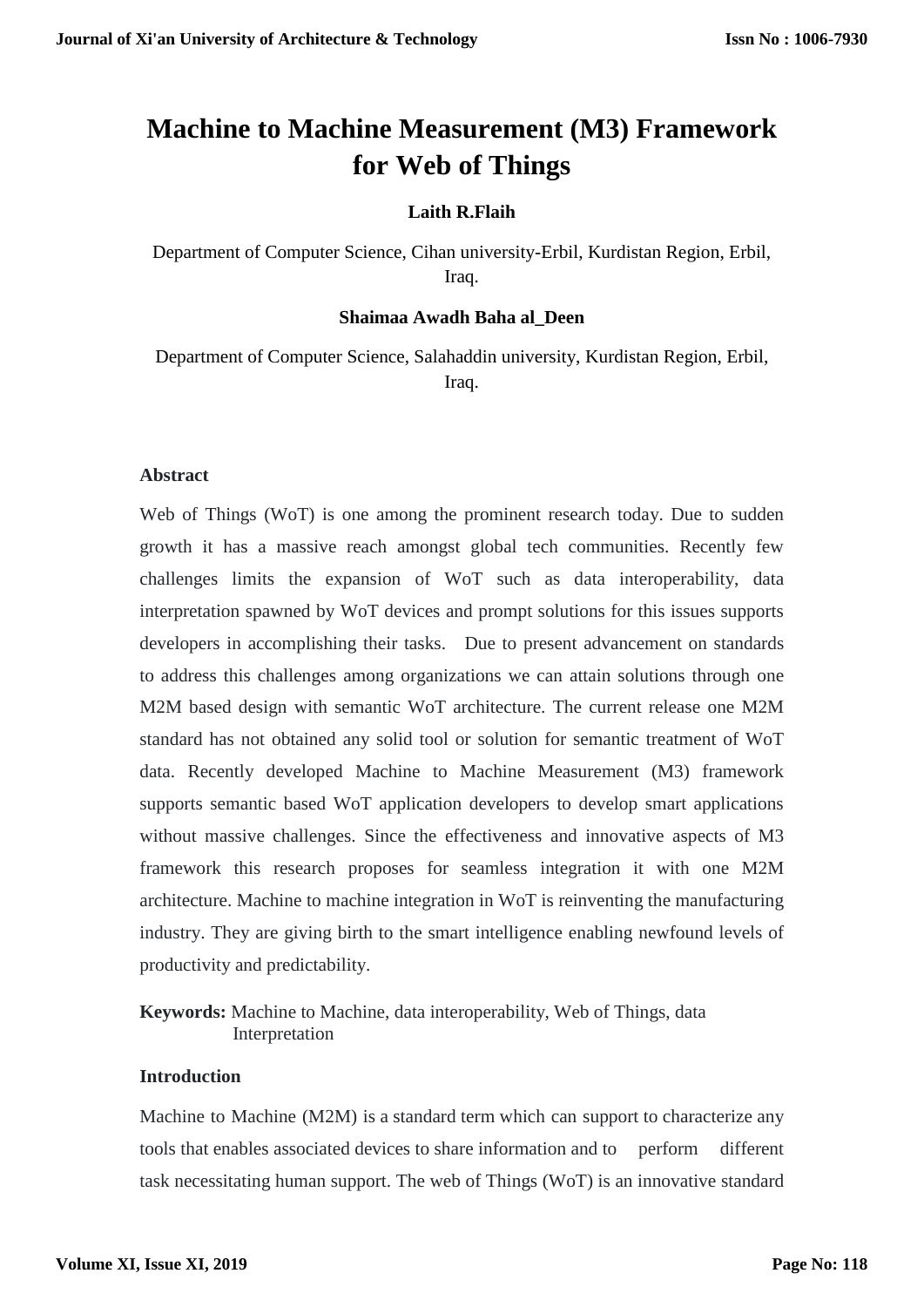which is modelling the development of the future Web by outspreading the connectivity of Web to physical components such as sensors, RFID tags and actuators. This multimodal components can function with extremely disseminated and independent characteristics.

## **2. WoT -M2M Framework**

M2M is an exchange of conversation or sharing of information between two machines with distinct characters without human interaction. In vision of Business WoT, M2M comprises sequential connection, wireless communications (WI-FI) and power line connections.M2M communication sharing supports switching over to WI-FI for communications and used frequently for monitoring machines or devices remotely.

M2M –WoT framework supports various sectors like Business Firms, Education institutions, Medicine applications etc. The example for M2M –WoT in business firms is used to maintain the product Reorder Level(RL) in which a retailing machine can alert or communicate the supplier's system, or machine, when a specific product item stretches RL, retailing machine will send a request or alert to supplier for further orders . M2M-WoT is an enabler of tracking and monitoring of assets illuminating in Figure-1. M2M is vibrant in Warehouse Management Systems [\(WMS\)](https://searcherp.techtarget.com/definition/warehouse-management-system-WMS) and Supply Chain Management [\(SCM\)](https://searcherp.techtarget.com/definition/supply-chain-management-SCM). Most of the service sector companies often rely on M2M embedded devices with its applications not limits in sectors such as oil and gas, in oil and gas sectors fields supports to detect onsite factors, such as density, temperature and equipment status with support to customers for billing through smart meters [2],



**Figure.1.M2M- WOT Framework**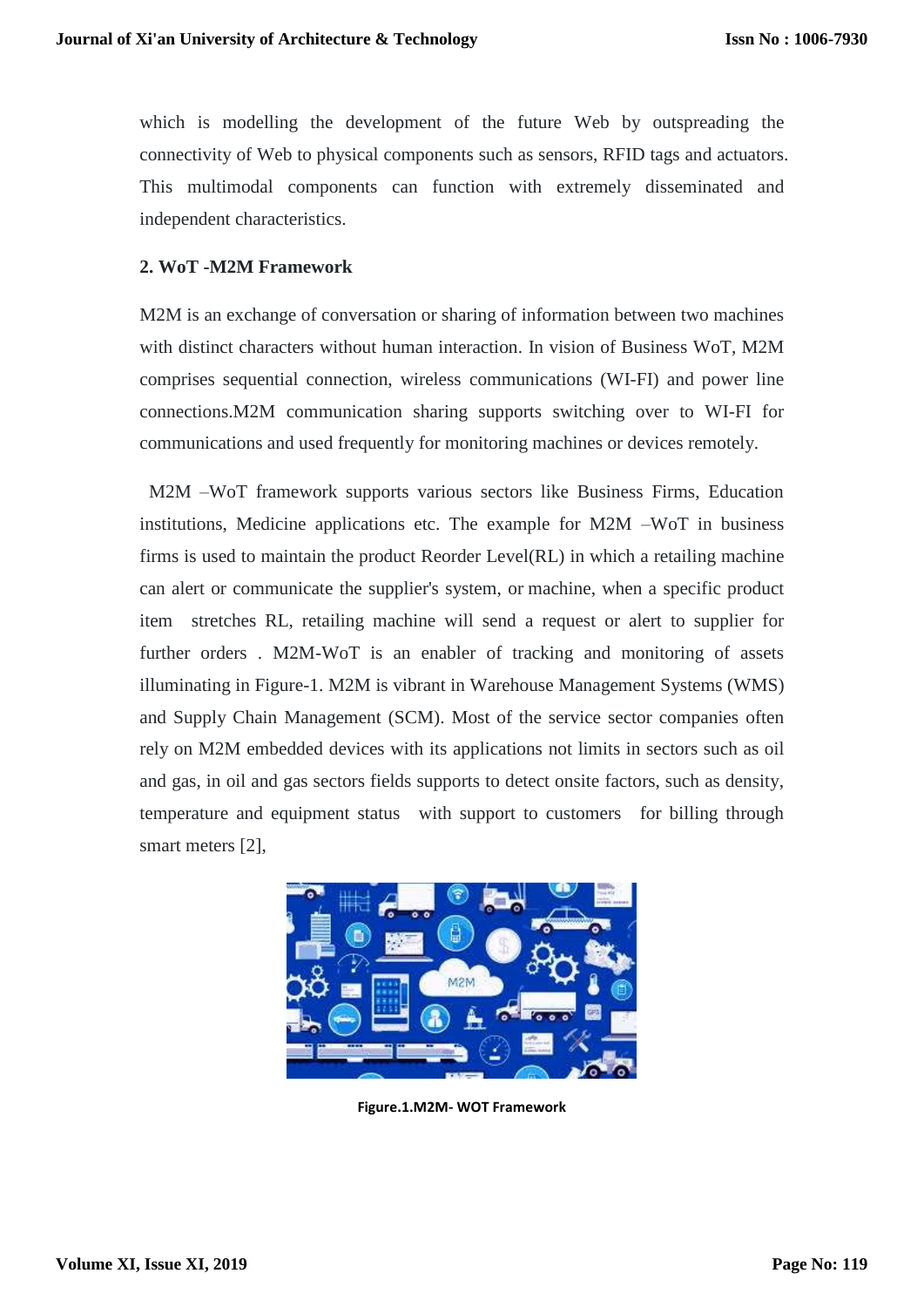In widespread, term M2M communication often concerning cellular communication for embedded gadgets [3]. Some of the examples of M2M communications it would be selling machines transfers out inventory records or ATM machines being authorized to dispense cash to its customers.

Now the companies are realized the demand of M2M, it has taken on a trademark with a title Web of things (WoT). WoT and M2M has comparable assurances to fundamentally substitute the manner in various sector functions. Alike to WoT, M2M technology assists and lead people with the support of sensors anyone can track any structure, surroundings with automatic responses without human interventions.

In simple team M2M and WoT are nearly equal where M2M can deliberate with any two machines stressed out or WI-FI whereas the exception on WoT normally refers to wireless communications.[4]

#### **2.1.M2M Data**:

This makes M2M data exchange, management, processing and interoperability a daunting task for developers. But the challenges have to be solved to provide some fundamental requirements in any WoT platform discovery, naming & addressing of things and (ii) information storage, exchange, representation and unified interpretation of data.[5]

## **2.2. WoT – M2M Connectivity**

To access remote devices WoT and M2M have to be different largely on their approaches. M2M is being governed by on point-to-point communications with the support embedded hardware components of a machine. These machines communications being through wired or cellular networks through committed software application. WoT being dependent on protocol based IP networks to edge device data to a cloud or middleware platform. While M2M functions with isolated system of sensors and keys of remotely collected and measured data, WoT congregates dissimilar systems into an extensive system to empower advanced applications.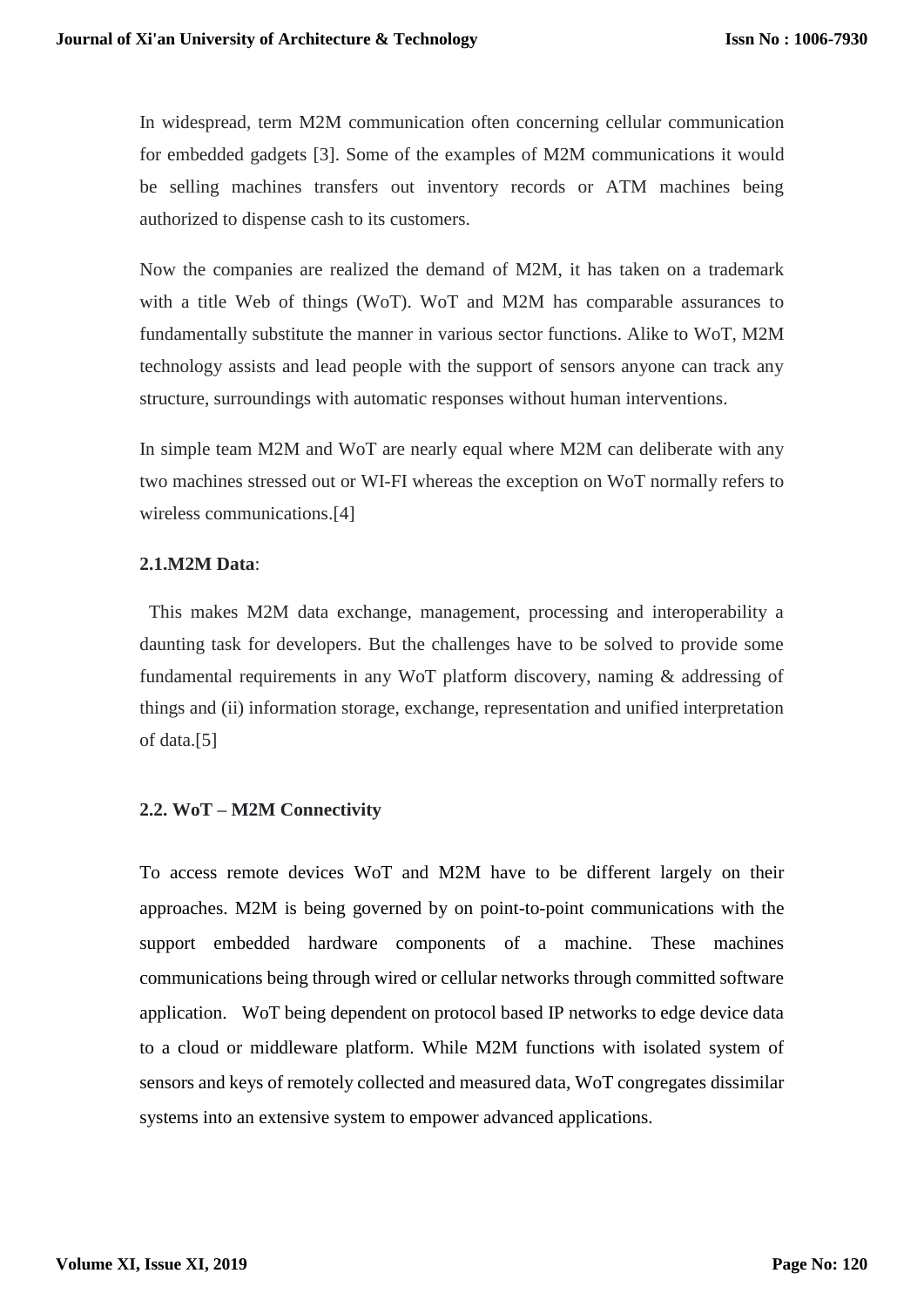The most integral part of applications with WoT and M2M is capacity to boost up the performance of a business via a remotely connected power-driven collection of data. Nevertheless, good to note that each solution differs in the way to use these data.

WoT- M2M Framework supports efficient machine to machine transmissions of data that are only leveraged in maintenance related unique simple applications [6]. Most of the service management applications are using M2M data where data incorporation of [enterprise mobile applications](https://www.peerbits.com/enterprise-mobility-solutions.html) happens occasionally. M2M hardly supports the advanced technologies like device integration, sensors with big data applications, analytics, mobile applications but WoT supports vice versa. It supports to improve business progressions and functioning through predictive maintenance. Data from M2M and WoT are unquestionably valuable for the business forms for their development of business. Applications of M2M and WoT retains different competencies to leverage the anticipated benefits for users with solutions.[7] New terrain has begun for M2M providers with additional competences via cloud technologies WoT suppliers stress more on the capabilities on software's which supports enterprise integration (Example home equiepment) which is Illustrated in figure.2.

## **3. Communication Channels and Applications**

Communication channels are the important medium to attain predicted results. Point to Point commination is used for M2M between machines, hardware's, sensors via cellular and wired networks and modems. To avoid data traffic on web WoT sensors are using standard IP protocols for transferring information's.[8] M2M and WoT are not identical. In Figure.3 illustrates the dissimilar solutions for the enterprise. Connectivity terms of M2M and WoT are primarily dissimilar based on connectivity, aim to connect, scale and data utilized. Nonetheless, machine to machine and the Web of Things both envision a world where all devices are endowed with "smart" capabilities that enable them to communicate and interact with other devices remotely.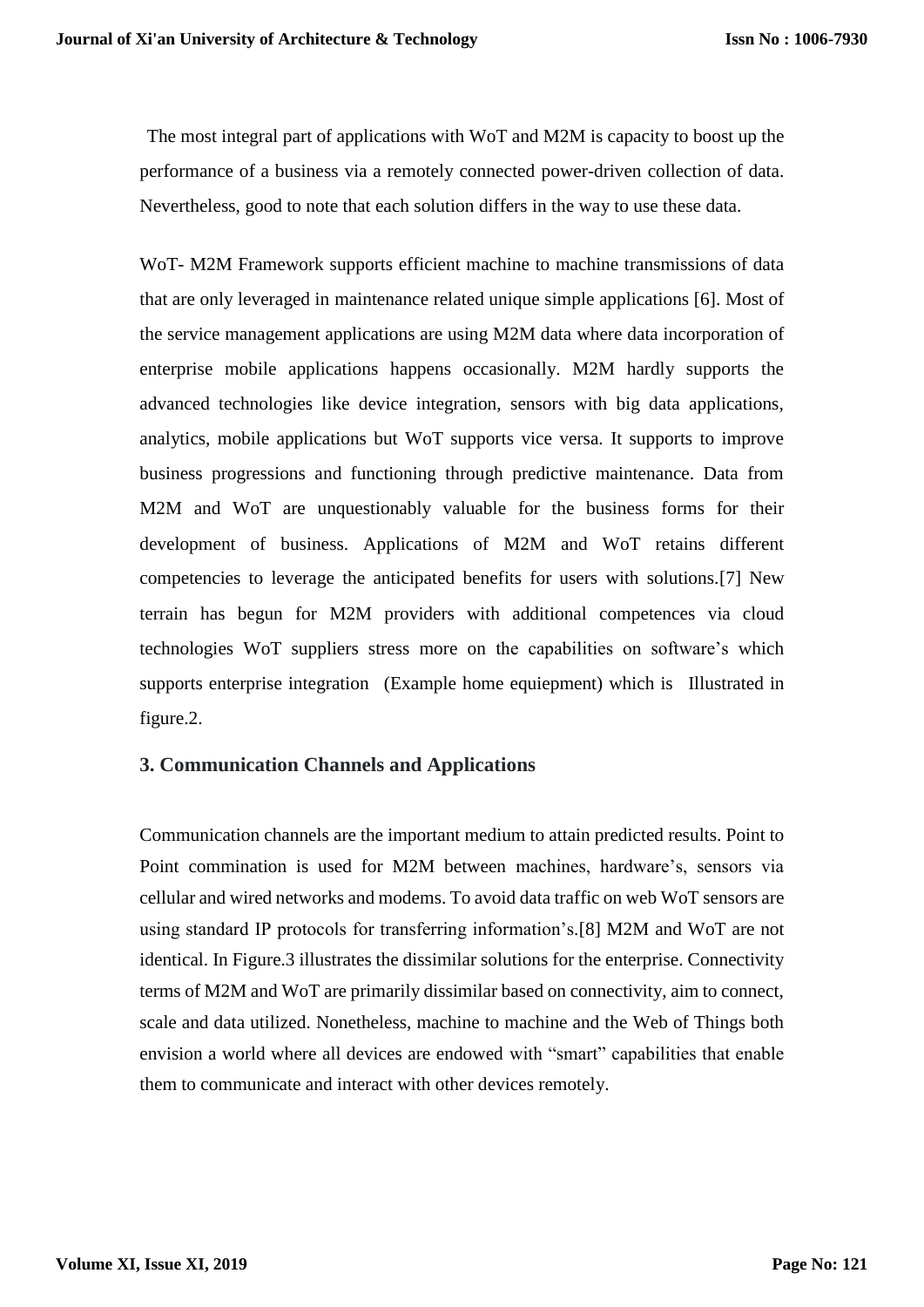

**Figure.2.WoT M2M Applications – Home Equipment**

#### 4**. Improvement of Business Performance**

Data centricity is one of the main advantage of WoT and M2M applications. Based on its provided connectivity, data collected for evaluation based on user experience, performance and maintenance of these technologies,[9] For example data collected form M2M systems mainly supports to identify system errors which leads to reduction of maintenance cost rapidly. Especially WoT and M2M connectivity data highly allows the business firms, Educational institutions, marketing agencies to predict, analysis their insights for further leverage of the system. This technologies definitely segments on common aspects with a similarity to use machine data for communication among machines without human involvement. .[10] Both WoT and M2M have massive advantages on storages, resources and protection. Some of the most unique feature of M2M is short sessions with less payload, backup capacity and diversified QoS requirement. Main benefits of M2M is its connectivity through cellular network gateways, provision for easy rollout and maintenance, broad range, least latency, high throughput and less energy. Another value added feature M2M technology act occasionally to handle supply chain and distribution [11]. For example, devices used agricultural based applications are often out of usage on unseasonal period of crop cultivation, and telehealth device based applications are used only when it's needed. M2M strategies a feature which can suspend service during these downtimes and only pay for the months when the device is actually in use.

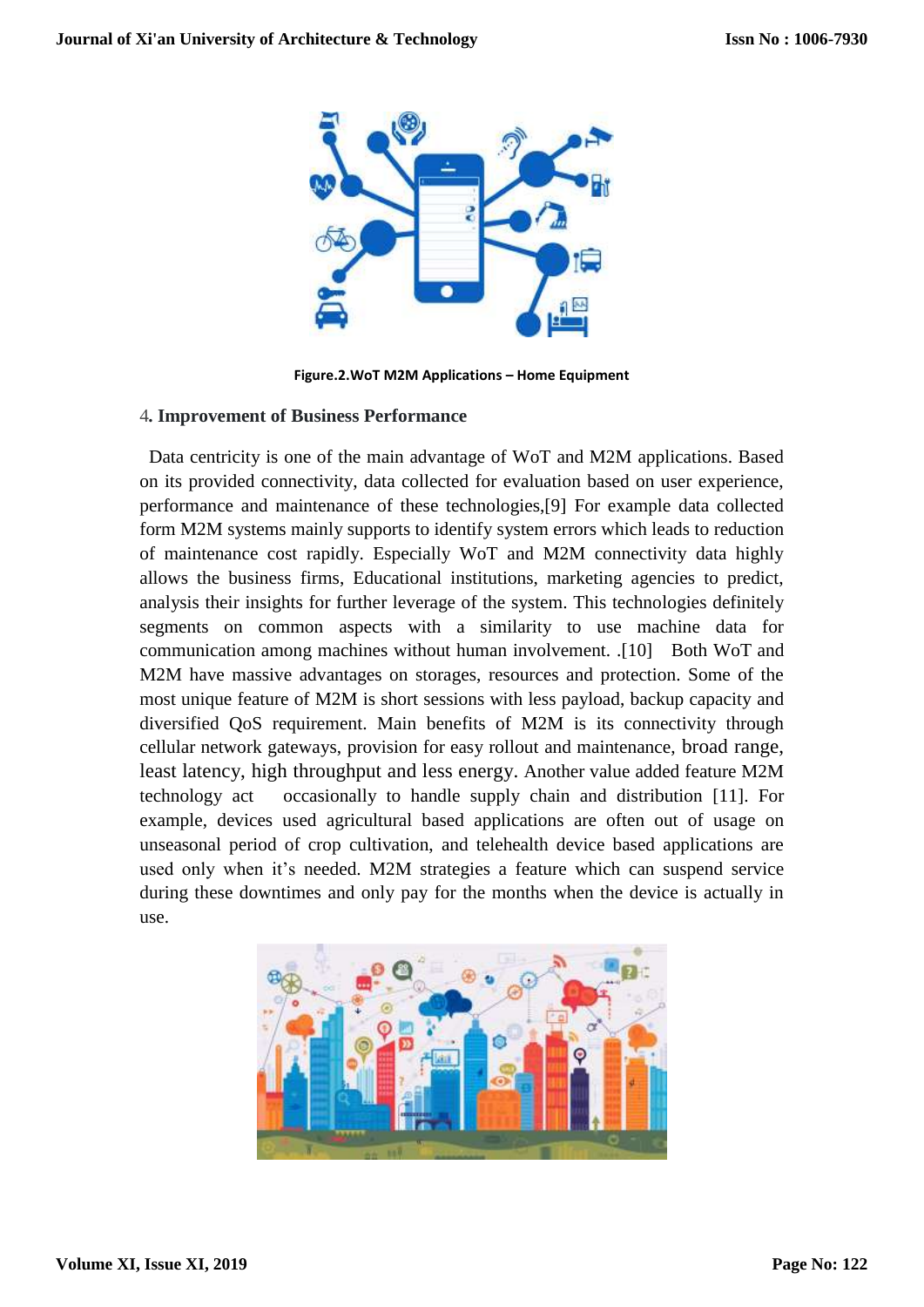#### Figure.3.IoT vs M2M – Business Performance

## **4. WoT Integration with Systems**

With the greater vision M2M and [WoT](https://www.sciencedirect.com/topics/engineering/iot) positions itself a new era where billions of devices will need to communicate each other with information exchange in order to fulfill their needs. Where in figure.4. illustrates the Integration of web technology with M2M communication which is the place suppose it's going to happen [12] and hit into the widespread knowledge assimilated with architectures in experiences with the Web over the previous decades. Simple integration of massive technologies M2M and WoT with lead a the global product development giants for user friendly smart home, industry management device oriented applications with a target of more complex interactions where partnerships of devices and systems is taking place.



**Figure.4.M2M Integration In WOT**

## **4.1.M2M requirements**

- Scalability : M2M system should provide better efficiency if additional onjects are added on the existing pool of devices
- Anonymity : The M2M system should not restrict the device identity subject to governing requirements and to prevent from vulnerable attacks.
- Log Management: M2M systems should have a provision to monitor and store more information's about its connections like connection attempts, success, failed attempts, connection duration etc.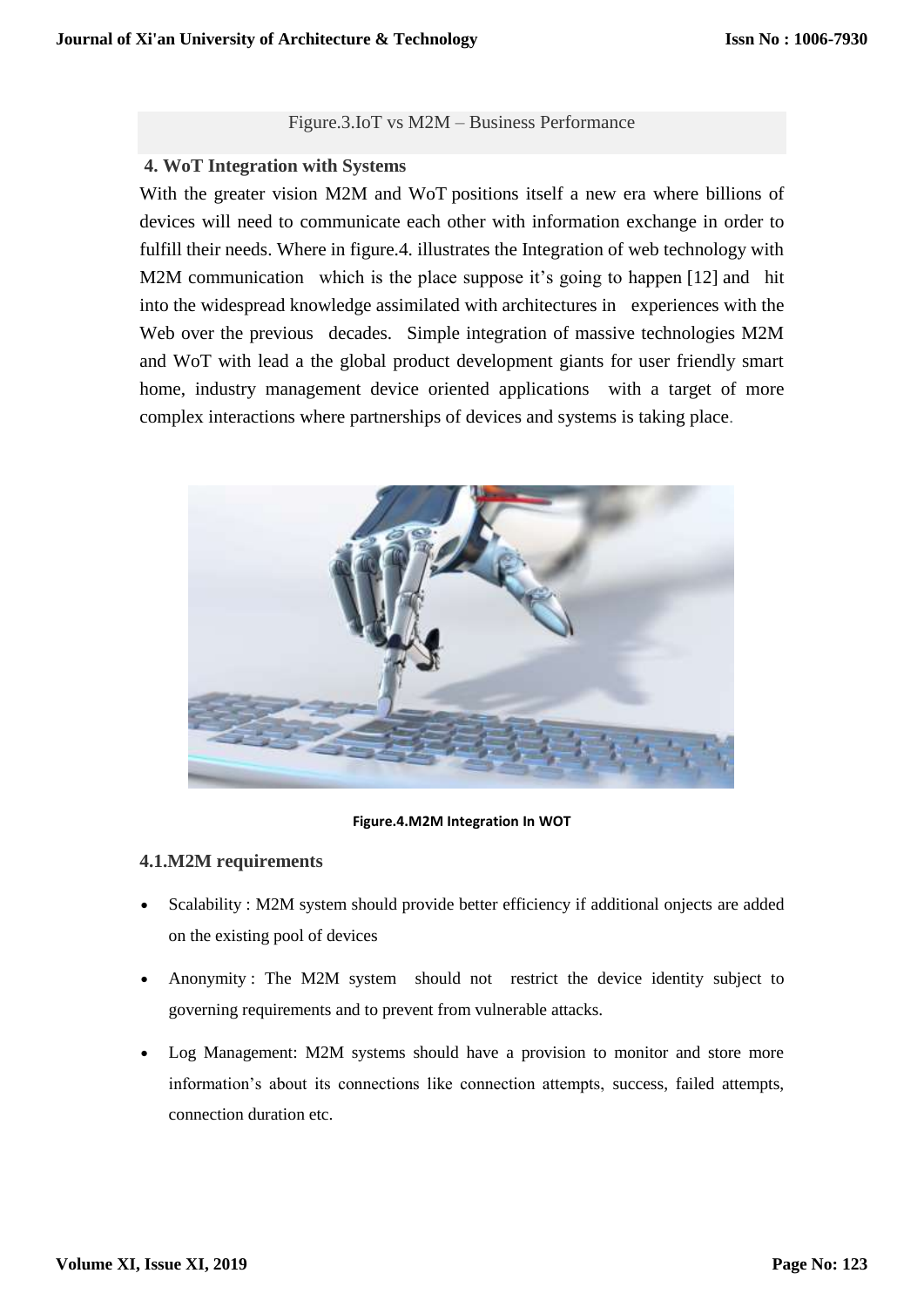- M2M communication principles M2M systems should have a provision to access its application across its network via through its gateway such applications like [SMS](https://searchmobilecomputing.techtarget.com/definition/Short-Message-Service), IP.
- M2M Delivery method : Models which supports M2M are unicast, multi cast and broad cast and any cast.
- Message communication path selection Fault tolerance M2M policies which supports to eliminate transmission failures, transmission delays.

# **4.2.M2M security**

M2M devices come across a number of threats such as intrusion via unauthorized access, remote inference, hacking etc these threats are recognized via information security, data privacy and prominence. M2M Measurements patronized business firms, industries to control their machines with its performance remotely. Best outcome from M2M is to associate this technologies with cloud which is easy to manage device and data anytime from anywhere. [11] WoT is one of the most demandable technologies for business people. Scope for WoT on consumers, Industries, Transportation and Logistics, Utilities, Oil & Gas sector, Engineering & Technology, Agriculture, Healthcare, Smart cities , Smart Buildings and cross domain colorations.

## **5. Conclusions**

M2M communication often involves group of devices. M3 frame work with a visualization of WoT position makes a new era with a high scope for connections of billions of heterogeneous devices to exchange or share information to achieve their needs. Web of Technologies supports most of this communications are going to happen with an extensive experience since few decades. Proposed integration directs the business firms to promote M2M communications for their day to day activities without human interventions and promotes device collaborations.

## **REFERENCES**

- 1. Atzori, L., Iera, A. & Morabito, G. (2010), The Web of Things: A survey , *Computer Networks*, Volume 54, Issue 15, 2787-2805
- 2. Gyrard, Amelie; Datta, Soumya Kanti; Bonnet, Christian; Boudaoud, Karima,(2014) Standardizing generic cross-domain applications in Web of